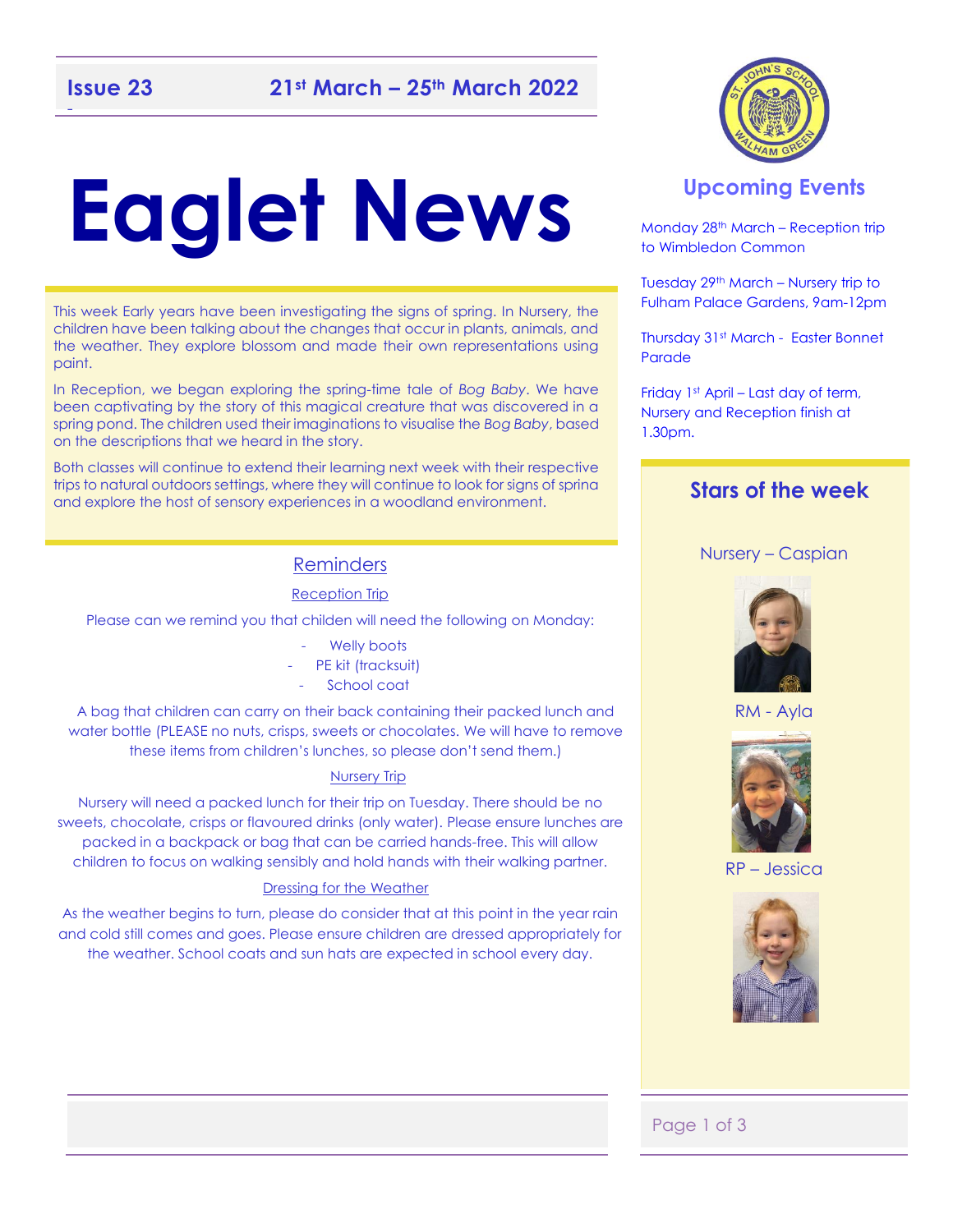# **Reception**

### **Our learning**

**This week in pictures**



*Reception have been learning about different life-cycles and showing what they know about natural processes.* 

### **Next week**

 Personal, Social and Emotional Development We will be talking about road safety and how to keep safe on a trip. Communication, Language and Literacy We will continue to explore the story, *Bog Baby*, and be writing lists. **Mathematics** We will be looking at numbers to twenty, thinking about the repeating patterns within numbers and comparing numbers. **Understanding of the World We will be making verbal and drawn observations of the things we see on our trip to the woods. Expressive Art and Design** 

**We will be exploring texture as we experiment with bark and leaf rubbing.** 









### Page 2 of 3